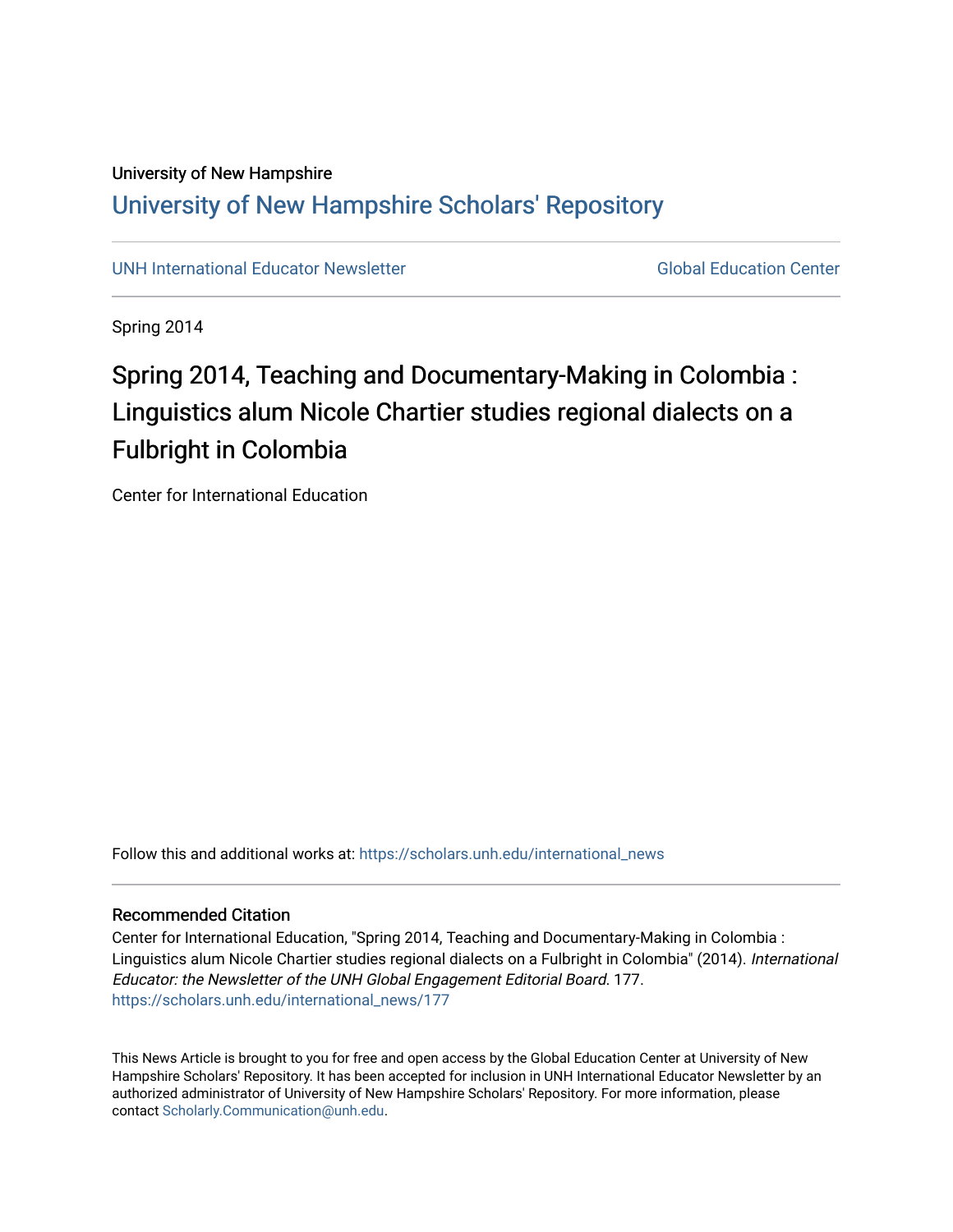

The Newsletter of UNH Global Engagement Spring 2014

## TEACHING AND DOCUMENTARY-MAKING IN COLOMBIA

### LINGUISTICS ALUM NICOLE CHARTIER STUDIES REGIONAL DIALECTS ON <sup>A</sup> FULBRIGHT IN **COLOMBIA**



Nicole Chartier '13 in downtown Bogotá

When I first arrived in Colombia as an English Teaching Assistant through the Fulbright program, I began to seriously doubt my ability to communicate in Spanish; however, there was one phrase I quickly became accustomed to: "Tranquila, tranquila, no te preocupes" ("Relax, relax, don't worry"). I was calm; and the New Englander in me found the idea of "calm down don't worry" extremely frustrating at first. Don't tell me to calm down,  $I$  am calm is how  $I$ frequently wanted to respond. Instead, I tried to calm myself, but how do you calm down in a city

this large and this chaotic? I became worried that I would never feel at home here in Bogotá.

It's quite easy to become overwhelmed by this city—there are more people in Bogotá than the whole state of New Hampshire. Bogotá is unapologetically Bogotá. Its contrast of gritty harshness and natural tranquility continually keeps me on my toes. There is litter and graffiti on the streets, but, at the same time, the city is filled with green spaces. And if you look to the east, you become awestruck by the mountains that guard the city. When it's sunny, the city shines.

The most beautiful feature of Bogotá is the people. This is especially true of both the professors and the students with whom I work at Universidad Distrital Francisco José de Caldas. The professors at the university have been extremely helpful to me; they have embraced me and helped me with whatever I need—from practice with Spanish to taking me around to help me get acquainted with the city. They have welcomed me with open arms into their country, their city, and their families. I don't feel like a tourist or a foreigner whom they have to help, but someone that they have known and loved their entire lives. They have also been really patient with me as I have tried to shed some of my "gringa-ness" as I adapt to Colombian culture. For example, the first time I was 5 minutes late, I ran into my boss's office, out of breath and sweating and started apologizing profusely. He looked at me, completely confused as to why I was so stressed, and said, "Tranquila, my dear—you still have about 20 minutes until you're really late."